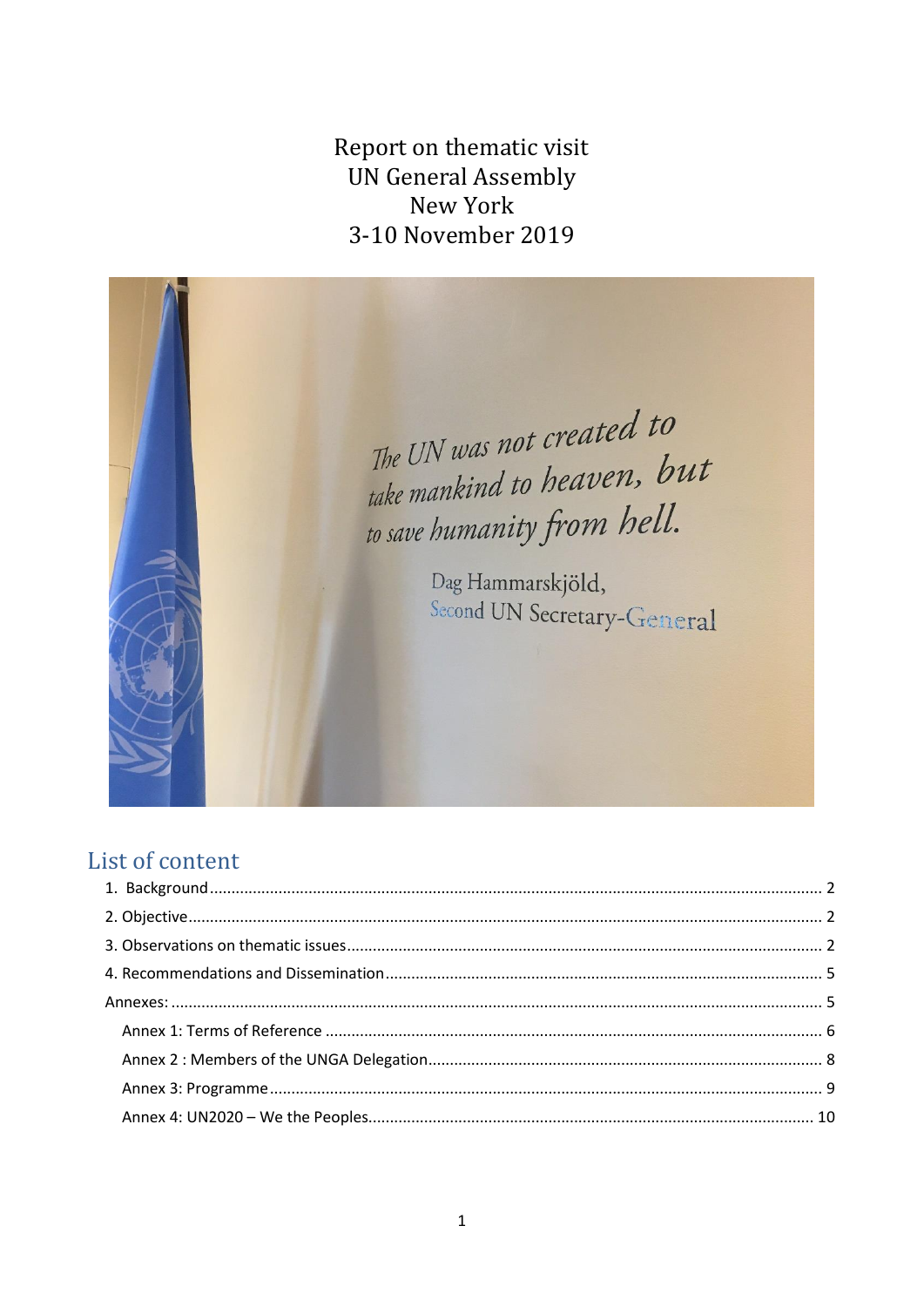# 1. Background

Every year the official Danish delegation to the UNGA has participation from Danish CSO's. Jeef Bech from CISU was invited to participate as member of the official Danish delegation attending the 74th UNGA (see annex 1 and 2 for further information on the Terms of Reference and the programme for the delegation).

Jeef Bech participated in the delegation of 10 parliamentarians and 3 representatives from FH, DA and DIIS on behalf of CISU in the second leg of the UNGA (see annex 3 for further information members of the delegation).

# <span id="page-1-0"></span>2. Objective

The objectives for this thematic visit were 4-fold:

- To obtain (and disseminate) knowledge about the international (system for) dialogue on global development and trends
- To represent the broader field of people based Danish CSO's in the delegations' deliberations and activities on behalf of CISU (members and users)
- To obtain a constructive dialogue about the promotion and role of civil society in development both in Denmark and globally within the delegation and in the delegation's work in the UNGA programme
- To connect and relate to other representatives from civil society globally

# <span id="page-1-1"></span>3. Observations on thematic issues

# *Dissemination of knowledge about global development and trends*

The UN is presently facing a number of mega trends:

- Firstly, the UN and the importance of multilateralism is presently under heavy pressure. The US is under the present Trump administration not only ignoring its financial obligations but also politically undermining the work of the UN as it is pursuing its America First policy.
- Secondly, the general assembly is largely managed by China via its strong relations to the 77-group of developing countries.
- Thirdly, the Security Council is often being vetoed by three of its permanent members, and the EU which presently holds 5 seats in the Council is likely within 2 years only to have 1 seat.
- Fourthly, UN organisations organizational capacity is being weakened and specific programmes and funds being strengthened. The reason being that many bilateral donors, Denmark included, rather than providing core funding for UN organisations, increasingly are ear marking support for discrete funds and programmes reflecting national priorities of the various donor countries.
- Lastly, At the same time the challenges the UN has to deal with are increasingly getting more complex - e.g. climate migration, new technologies - and being of global nature they call for international responses as national actions will not suffice.

In the present situation it is difficult to mobilize support for new conventions and it is increasingly becoming clear that we live in an era of voluntary rather than binding commitments by UN member states even to existing conventions and treaties. At the same time there are many free riders – meaning that many countries only implement UN conventions found politically opportune to domestic political agendas. They are also slow in paying UN contributions – or not even paying at all. Only 40 (Denmark being one) out of 193 countries paid last year their contributions on time. This means that Antonio Guiteres,the General Secretary of the UN, last year threatened that the UN due to financial contributions not being paid by member states mid-year would have to cease its operations.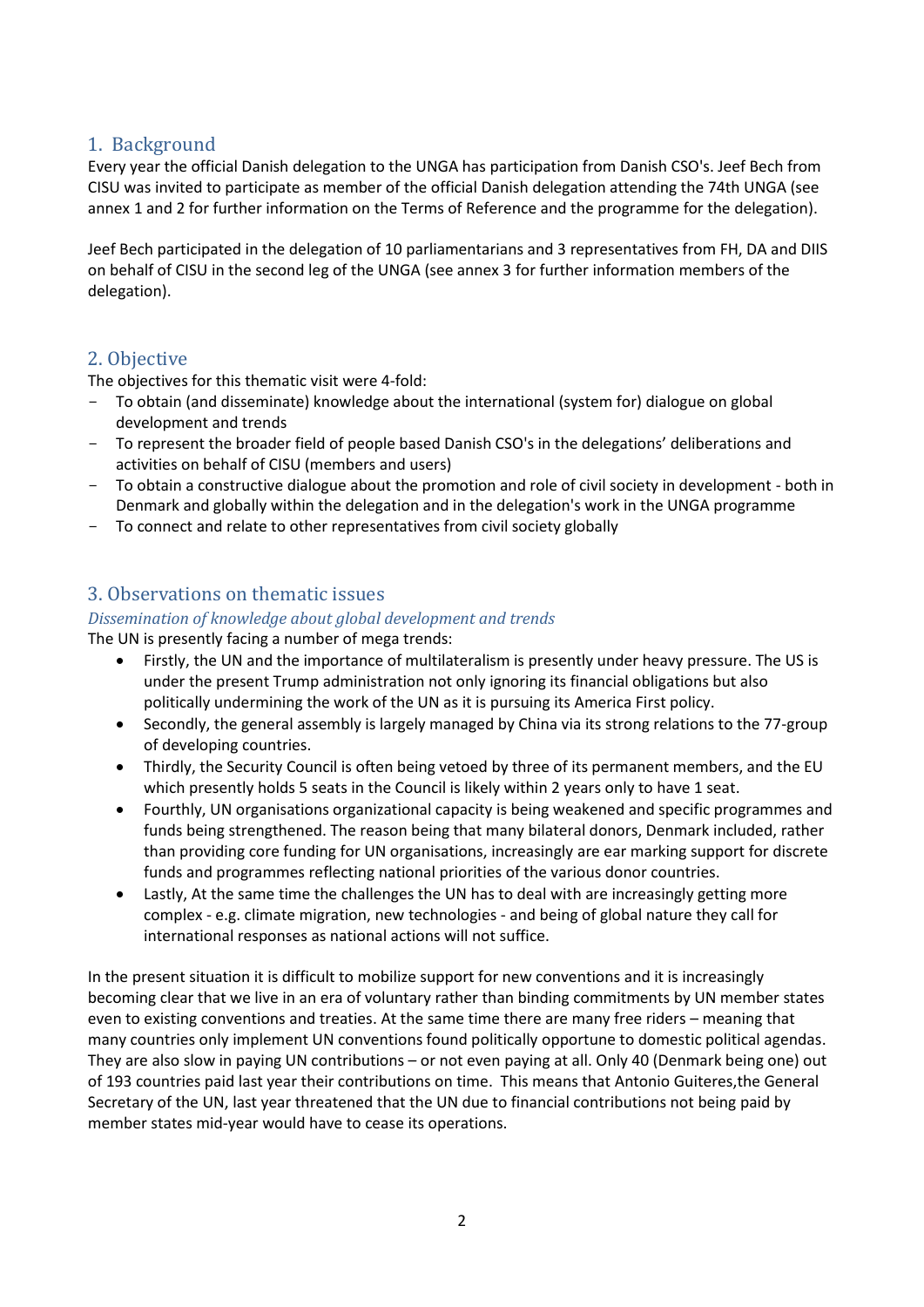Against this rather bleak picture there are also positive signs:

- Firstly, the multipolar power structure presently charactering the world allow for new players to engage themselves and that previous strong alliances are breaking up, thus providing room for new patterns of collaboration. As an example, the EU has realized that it can not rely on its alliance with the US and is thus much more proactive in its attempt to mobilize support from other countries.
- Secondly this trend is supported by the fact that we live in an era of voluntary commitments as this on the positive side facilitates new networks of like-minded countries to push for various international agendas. An example is that many countries voluntarily have signed the Pars Climate agreement.
- Thirdly, the fact that 16.000 UN meetings are held annually indicates that there is still a strong interest in pursuing international themes through the UN
- Fourthly, the Un has in Antonio Guiteres a strong and politically experienced Secretary General who is committed to carry put reforms focusing on the development system, crises and peace situations and enhanced management of the Un bureaucracy (hopefully leading to less than 16.000 meetings in the future).
- Fifthly, the Security Council is despite its institutional challenges rather active and discuss and produce more decisions and resolutions than previously see.

In short it can be said that the UN despite a number of challenges is still functioning and to a varying extent delivering. The future development will be heavily affected by the increasingly fierce battle between member states with strong sovereign perspectives and other countries pursuing international agendas.

### *Representation of people based perspectives in the delegation*

Throughout the formal programme as well as through informal discussions the perspective of people based civil society organisations were brought forward. Especially during meetings with UN bodies as well as the Danish Mission to the UN CISU specific perspectives were provided.

UN is formed by member states and the civil society perspectives – national and international – are often not presented fully in the UN processes anchored around member states. The role of civil society was therefore reiterated in the various meetings with UN bodies – and generally welcomed as the UN organisations are well aware of the importance of reaching out to civil society. In many cases it is, however, difficult as many member states does not include the civil society in its representations.

The meeting with OCHA was of particular relevance as it provided an opportunity to present the Danish Emergency Relief Fund (DERF) managed by CISU to the Secretary General of OCHA, Mark Lowcock. OCHA is besides of being overall responsible at the UN for monitoring humanitarian needs globally also managing the Central Emergency Relief Fund (CERF) which with respect to Early Actions prior to humanitarian crises have inspired the present set of guidelines of DERF to also include Early Action as a modality. This particular meeting furthermore provided an opportunity to present CISU to the Danish parliamentarians as a major player both with regard to developmental and humanitarian interventions.

### *Promotion of role of civil society in the delegation's work*

During informal dialogue with other members of the delegation the perspectives and priorities of CISU were being brought forward.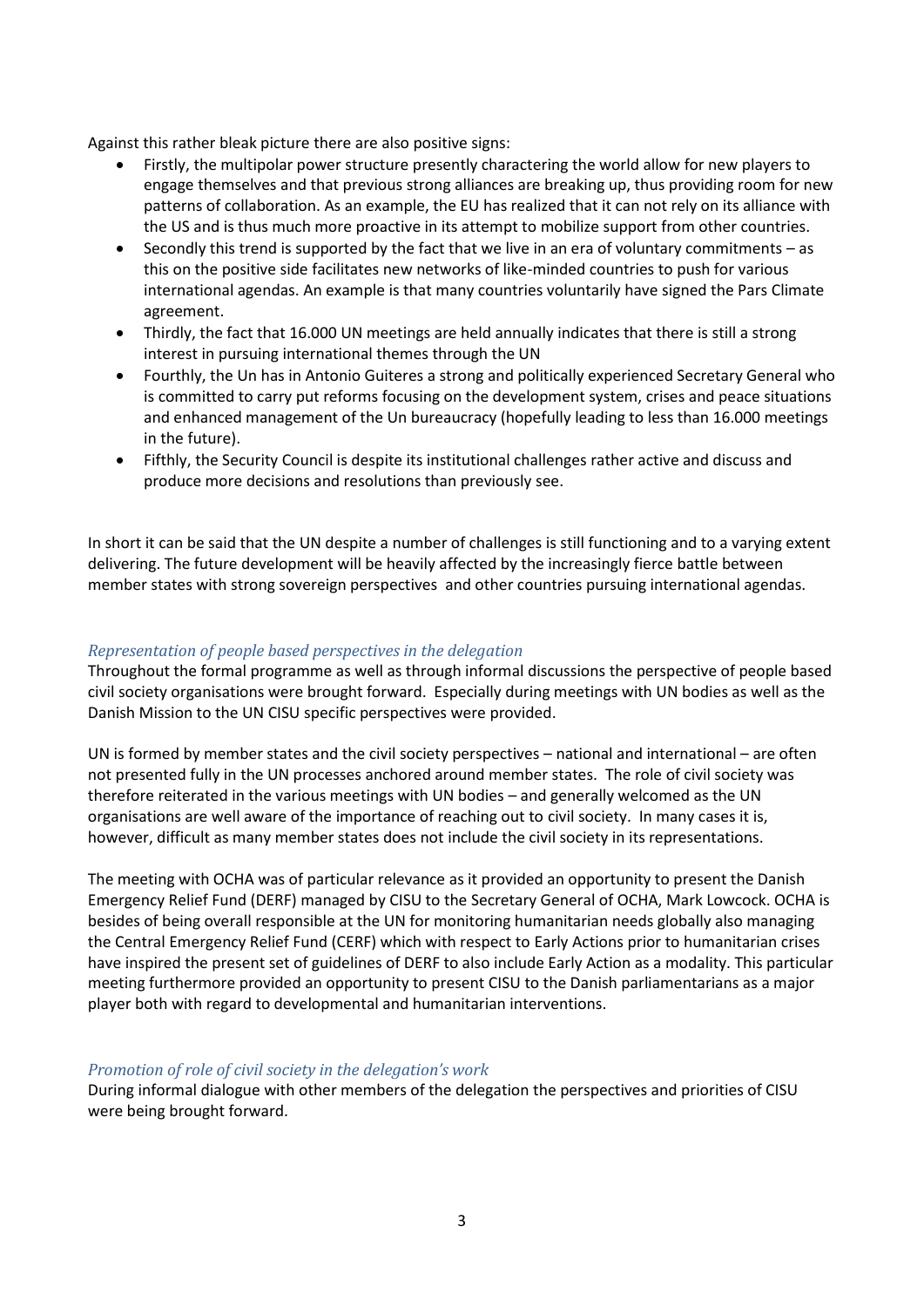A two hour meeting with Lars Engberg was held outside the formal programme of the delegation. During this meeting trends related to international developmental and humanitarian themes were discussed. As Lars has been nominated by CISU (and DIIS) as member of Danidas Udviklingspolitiske Råd (UPR) and CISU therefore has working relations with Lars prior to and after UPR meetings optimisation of these working relations were discussed. CISU is vrye pleased with the present arrangements as it facilitates that CISU is up-dated on strategic discussions in Danida and allows for CISU perspectives to be sent to Lars for his information. The UPR December 2019 meeting will discuss Danida's civil society support and it was agreed that CISU prior to this meeting would forward information to Lars on current themes important to CISU.

### *Connections to other representatives from civil society globally*

A meeting was together with CISU chairperson Katrine Skamris held with *CIVICUS' representation* at the UN. Besides of exchanging perspectives on the global situation of civil society CIVICUS is together with a number of other civil society networks in the process of starting a' UN2020 - We the Peoples initiative'. This initiative is aiming at influencing the UN 75 years jubilee in 2020 to include civil society perspectives on multilateralism. One of the challenges is that the multilateralism in the UN is based on the member states and that is important also to raise the voice and perspectives of civil society.

The initial strategizing meeting would be held the following week and it was agreed that Katrine on behalf of CISU would participate in this meeting with the aim to be involved in relevant working groups under the 'UN2020 - We the Peoples' initiative. CISU has after the visit to New York signed up and supported this initiative (see annex 4) and Katrine will continue her engagement in relevant working groups under the initiative.

Another meeting together was together with Katrine held with *Kirsten Brosbøl*, former Minister of Environment and founder of the SDG network in the Danish parliament. Kirsten is presently based in New York on an Obama scholarship participating in a one year programme at Columbia University. Kirsten has together with Steen Hildebrandt initiated the work on SDG baselines in Denmark launched on 30.10.19. This work which is anchored at Danmarks Statistik and to be carried out by Deloite was also discussed by the CISU board during its study visits on 28-29.10.19.

During the meeting with Kirsten shared the background, timing and perspectives of the work on the Danish SDG baseline – and the potential roles to be played of CISUs members were discussed. The idea is that the SDG baseline based on a consultative process will be completed by April 2020, presented to the Danish SDG network of parliamentarians and to the relevant ministers (especially Dan Jørgensen) as to influence them to use the baseline for developing a new Danish SDG Action Plan. This plan will possibly be presented to the UN as a Danish commitment to the international SDG agenda.

It was discussed how CISU members possibly could provide inputs to Deloite, who according to their contract is to carry out a consultative process. It was also discussed whether CISU in order to support the SDG agenda in Denmark could become a member of the SDG Panel. Kirsten mentioned that CISU had already been listed as a potential member of the Panel and recommended CISU to contact Kristian Jensen and Mette Gjerskov who form the chairmanship of the Danish SDG network of parliamentarians. CISU responded that we had done that 1 month ago and Kirsten urged CISU to contact them again.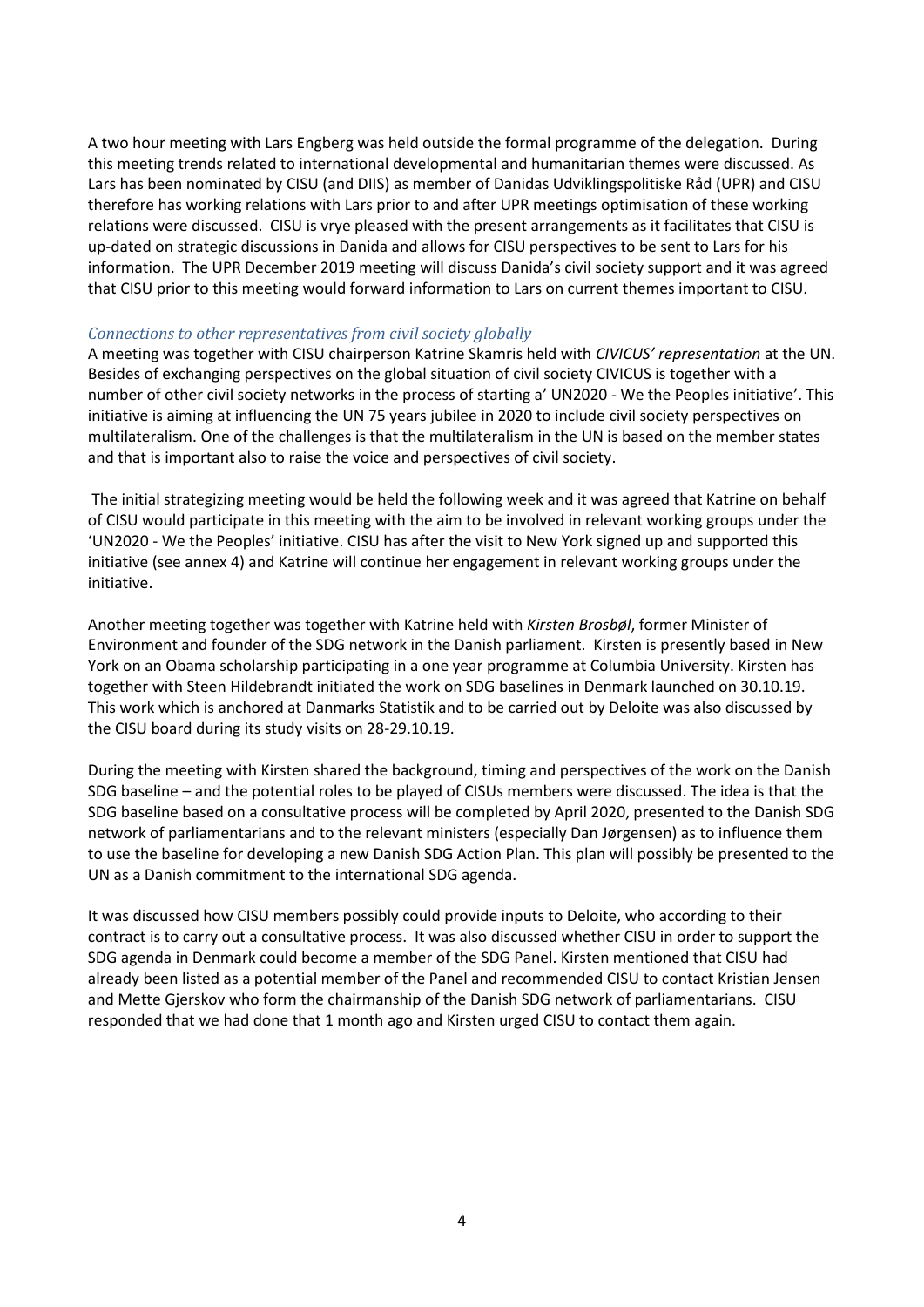# <span id="page-4-0"></span>4. Recommendations and Dissemination

Recommendations:

- CISU to sign and support the 'UN2020 We the Peoples' initiative and Katrine to engage in relevant working groups in New York under this initiative (Jeef)
- CISU to explore opportunities for CISU members to engage themselves in the SDG baseline formulation process (CISU SDG group=)
- CISU to write (again) to Kristian Jensen and Mette Gjerskov on inclusion of CISU in the Danish SDG Panel (CISU POL group)
- CISU to provide CS information to Lars Engberg prior to the discussion on next UPR meeting of Danida's civil society support (Jeef)
- CISU to maintain contact with relevant parliamentarians participating in the Danish Delegation (POL group)

Dissemination:

- Information from this thematic visit will be shared at meetings with the board of CISU and internally at the secretariat.
- This report will furthermore be up-loaded to [www.cisu.dk](http://www.cisu.dk/) so members can access the information
- Finally, the information will be used during the meetings with Lysa John, General Secretary of CIVICUS, who has been invited by CISU and Danida to visit Denmark in 19-21 January 2020

# <span id="page-4-1"></span>Annexes:

- 1. ToR
- 2. Members of the UNGA delegation
- 3. Programme for the UNGA delegation
- 4. UN 2020 We the Peoples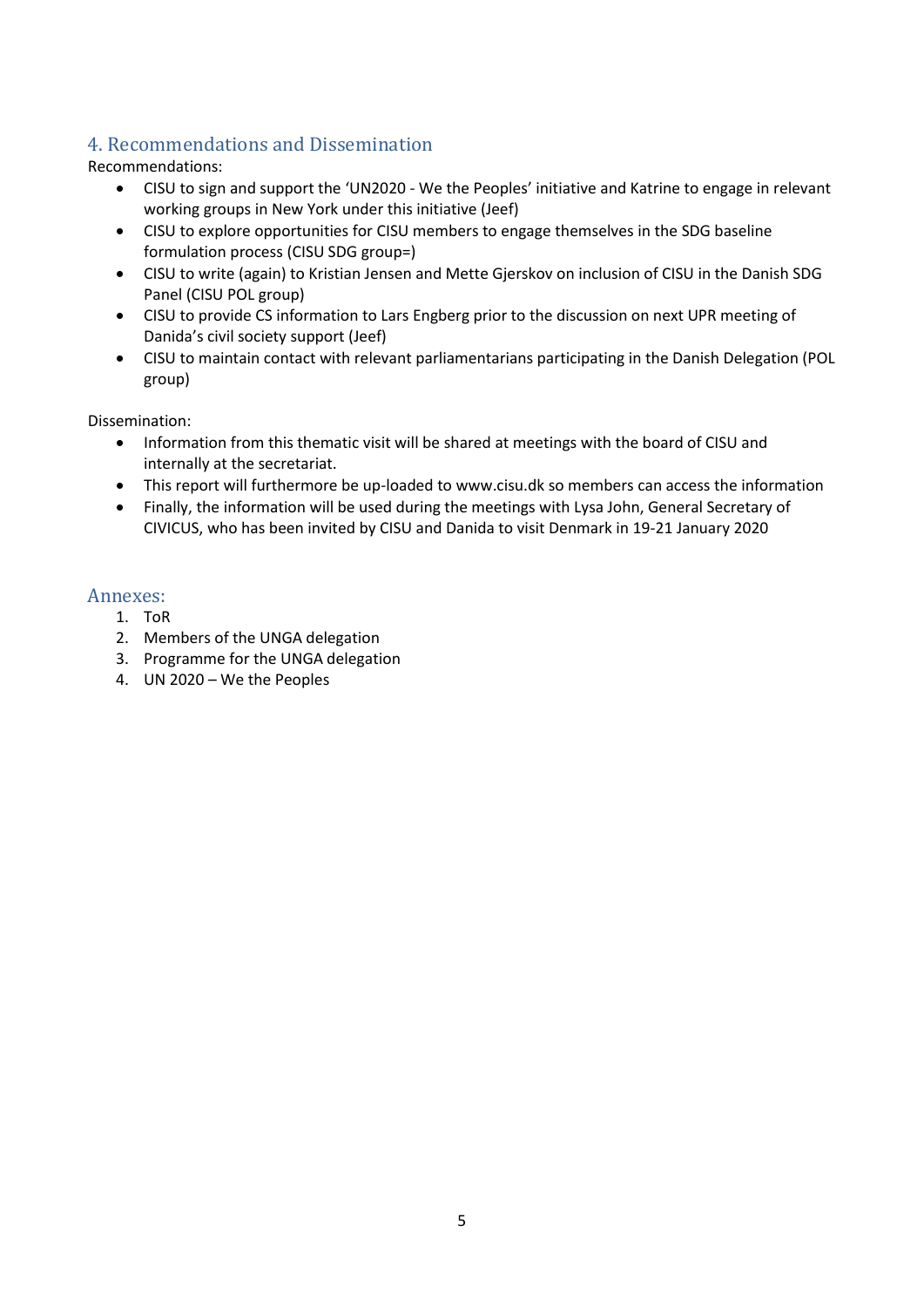## <span id="page-5-0"></span>Annex 1: Terms of Reference

# **ToR for thematic visit to UN General Assembly (UNGA) 2019 3-10 November 2019 as part of the official Danish delegation Jeef Bech Hansen**

### **1. Background**

Every year the official Danish delegation to the UNGA has participation from Danish CSO's. Jeef Bech Hansen from CISU has been invited to participate as member of the official Danish delegation attending the 74<sup>th</sup> UNGA.

Jeef Bech Hansen will together with 9 parliamentarians and three other representatives from FH, DA and DIIS participate in the second leg early November of the UNGA.

#### **2. Objective**

The objective for this thematic visit will be:

- To represent the broader field of people based Danish CSO's in the delegations deliberations and activities on behalf of CISU (members and users)
- To obtain a constructive dialogue about the promotion and role of civil society in development both in Denmark and globally within the delegation and in the delegation's work in the UNGA programme
- To connect and relate to other representatives from civil society globally
- To obtain (and disseminate) knowledge about the international (system for) dialogue on global development and trends

#### - **3. Outputs**

The thematic visit will lead to the following outputs:

A thematic - easy to read - report regarding the relevant themes, collected from the meetings – including observations, to be used in the future work of CISU

#### **4. Thematic issues for the visit**

The present situation regarding the SDG's, HDP, human rights and democracy in the UN system and globally The general role of the broad based and people centred CSOs including their rights and responsibilities in a world here space for CS are increasingly being restricted and shrinking.

#### **5. Stakeholders to be involved in the visit**

The journey will include contact and dialogue with the following main stakeholders:

Members of the Danish Parliament

Other Danish labour market and research representatives

Other international country and CSO representatives

Danish officials in MOF, the UN-system and the Danish UN-Representation

#### **6. Plan of work**

The visit will be based on the following main methods and activities: Participation in the activities related to the programme for 3-10 November of the UNGA.

Programme and activities will primarily be planned in accordance with the program prepared by the MOF and can also include other activities from other opportunities that shows up

#### **7. Travel schedule**

Expected: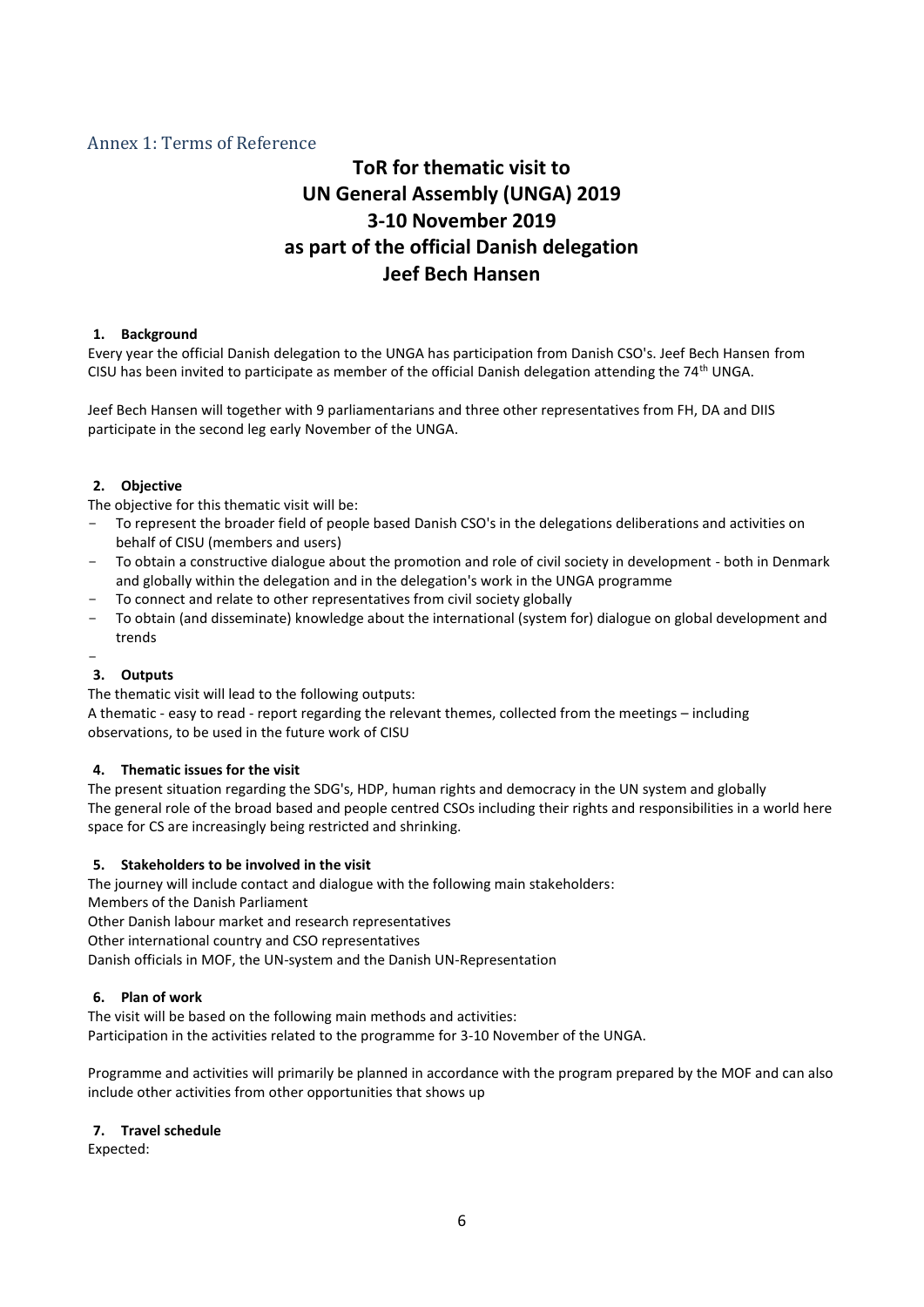DK - NYC SAT 2 November 2019 NYC - DK SAT 10 November 2019

### **8. Dissemination**

The short report will be distributed to CISU Board/Steering committee and secretariats and followed by a short oral presentation

A short written presentation of the observations in the CISU news and newsletter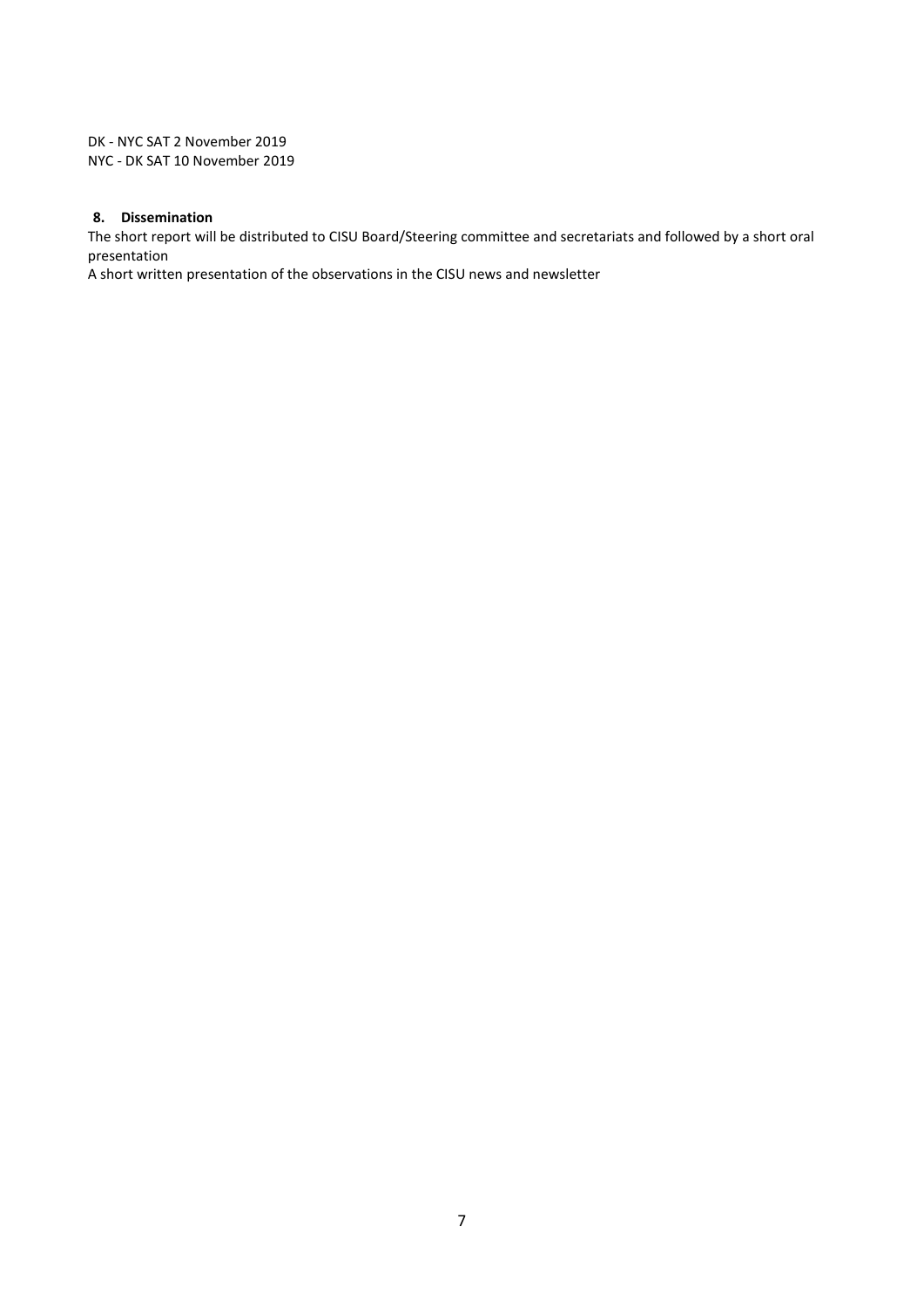# <span id="page-7-0"></span>Annex 2 : Members of the UNGA Delegation

# **UNGA74: Den danske parlamentariker og civilsamfundsdelegation**

# *Parlamentarikere*

| А         | Orla Hav                  |
|-----------|---------------------------|
| A         | Rasmus Horn Langhoff      |
| C         | B. Bergman                |
| <b>RV</b> | Katrine Robsøe            |
| <b>SF</b> | Halime Oguz               |
| v         | Preben Bang Henriksen     |
| DF        | Marie Krarup              |
| DF        | Jens Henrik Thulesen-Dahl |
| Færøerne  | Jógvan Skorheim           |
| Grønland  | Sofia Geisler             |

## *Civilsamfundet*

| <b>CISU</b> | Jeef Bech, faglig leder                |
|-------------|----------------------------------------|
| FH.         | Bente Sorgenfrey, vice-generalsekretær |
| DA.         | Lisbeth Dalgaard, formand              |
| DIIS.       | Lars Engberg-Pedersen, seniorforsker   |
|             |                                        |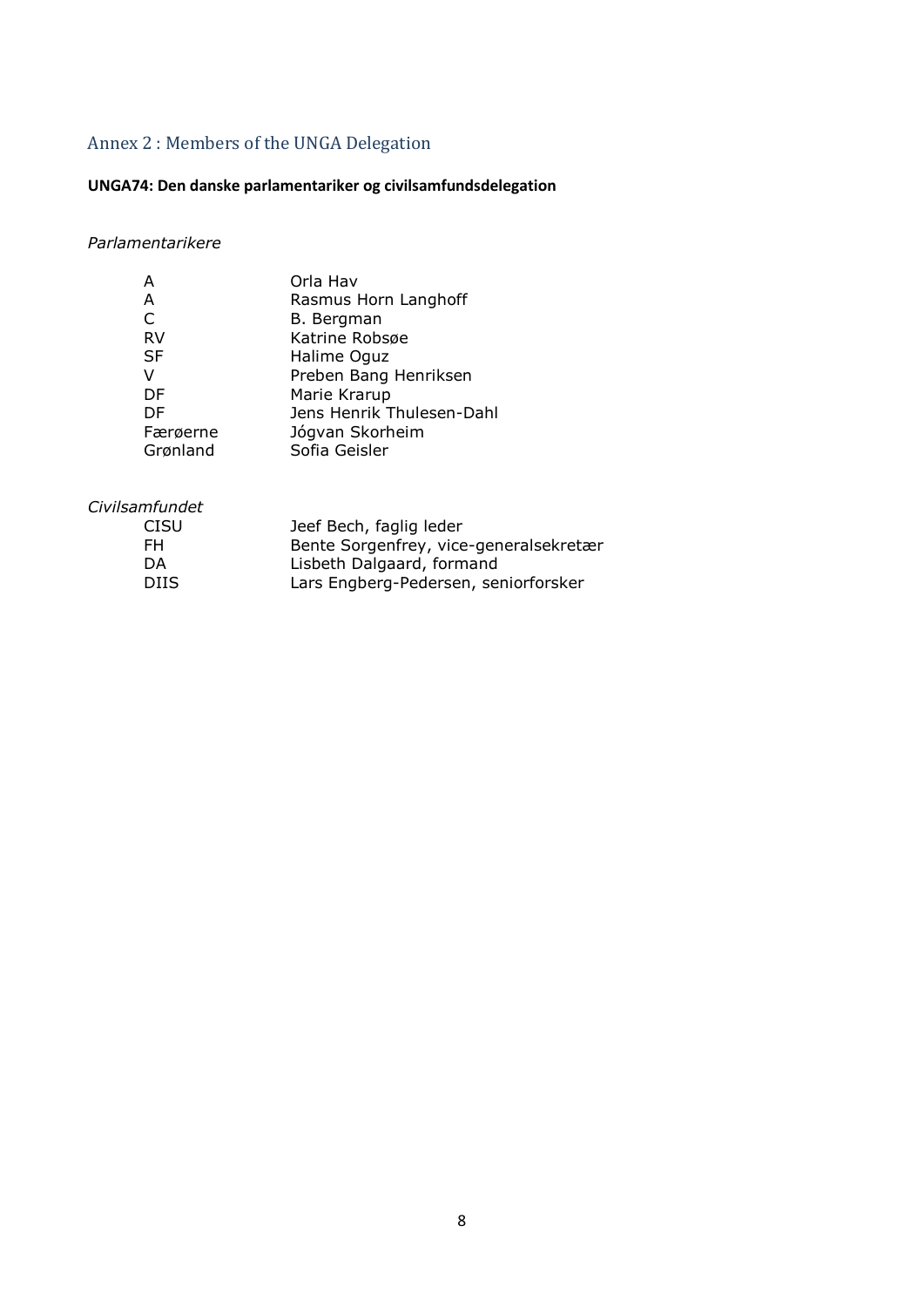| Mandag 4. november                                                                                                                                                                                                                                                                                                                                                                                                                                                                                                                   | Tirsdag 5. november                                                                                                                                                                                                                                                                                                                                                                                                                                                                                                                                                                                                                                                            | Onsdag 6. november                                                                                                                                                                                                                                                                                                                                                                                                                                                                                                                                                                                                                                                                                                                                        | Torsdag 7. november                                                                                                                                                                                                                                                                                                                                                                                                                                                                                                                                                                                                                                                | Fredag 8. november                                                                                                                                                                                                                                                                                                                                                                                                                                                                                                                                                                                         |
|--------------------------------------------------------------------------------------------------------------------------------------------------------------------------------------------------------------------------------------------------------------------------------------------------------------------------------------------------------------------------------------------------------------------------------------------------------------------------------------------------------------------------------------|--------------------------------------------------------------------------------------------------------------------------------------------------------------------------------------------------------------------------------------------------------------------------------------------------------------------------------------------------------------------------------------------------------------------------------------------------------------------------------------------------------------------------------------------------------------------------------------------------------------------------------------------------------------------------------|-----------------------------------------------------------------------------------------------------------------------------------------------------------------------------------------------------------------------------------------------------------------------------------------------------------------------------------------------------------------------------------------------------------------------------------------------------------------------------------------------------------------------------------------------------------------------------------------------------------------------------------------------------------------------------------------------------------------------------------------------------------|--------------------------------------------------------------------------------------------------------------------------------------------------------------------------------------------------------------------------------------------------------------------------------------------------------------------------------------------------------------------------------------------------------------------------------------------------------------------------------------------------------------------------------------------------------------------------------------------------------------------------------------------------------------------|------------------------------------------------------------------------------------------------------------------------------------------------------------------------------------------------------------------------------------------------------------------------------------------------------------------------------------------------------------------------------------------------------------------------------------------------------------------------------------------------------------------------------------------------------------------------------------------------------------|
| Intro og arrangementer<br>08.30-09.00: Velkomst og<br>gennemgang af program,<br>herunder temaer samt<br>praktiske forhold.<br>09.00-10.00: Velkomst og<br>orientering om FN,<br>arbejdsformer og FN's<br>globale udfordringer ved<br>ambassadør Martin Bille<br>Hermann.<br>11.00-12.00: Orientering om<br>New Yorks kulturscene ved<br>kulturattache Maiken<br>Derno.<br>12.00-13.00: Frokost ved<br>egen foranstaltning.<br>13.00-15.00: Rundvisning i<br>FN for delegation og<br>partnere ved ambassadør<br>Martin Bille Hermann. | Folke- og<br>menneskerettigheder<br>08.30-08.45: Morgenmøde.<br>8.45-09.15: Briefing om<br>Danmarks menneskeretlige<br>prioriteter ved Missionen.<br>10.00-11.00: Møde med<br><b>International Planned</b><br>Parenthood Federation og<br>International Women's Health<br>Coalition. Sted: IPPF.<br>11.30-12.30: FN's arbejde for at<br>forebygge og bekæmpe tortur<br>samt vigtigheden heraf ved<br>OHCHR. Sted: FN-sekretariatet.<br>12.30-13.30: Frokost ved egen<br>foranstaltning.<br>13.30-14.15: Vigtigheden af<br>inddragelse og beskyttelse af<br>oprindelige folk ved Sekretariatet<br>for det Permanente Forum for<br>Oprindelige Folk. Sted: FN-<br>sekretariatet. | 2030 dagsordenen, FN's<br>humanitære og udviklingsarbejde<br>08.30-08.45: Morgenmøde.<br>08.45-09.15: Briefing om dansk<br>tilgang til 2030 dagsorden og<br>udviklingsindsatsen ved Missionen.<br>09.45-10.45: FN og den private<br>sektor - besøg hos Global Compact<br>ved Julie Kofoed. Sted: Global<br>Compact.<br>11.00-12.15: $FN's$<br>udviklingsorganisationer - møde<br>med danske repræsentanter fra<br>UNICEF, UNFPA, UNDP, UN<br>WOMEN. Sted: UNICEF.<br>12.15-13.15: Frokost ved egen<br>foranstaltning.<br>$13.30 - 14.15$ : FN's humanitære<br>indsatser – møde med USG Mark<br>Lowcock eller ASG Ursula Mueller:<br>Sted: FN-sekretariatet, 33. etage.<br>13:00-15:00 Meeting with Katrine<br>Skamris<br>15:00-16:30 Meeting with Jeffery | Fred og sikkerhed<br>08.30-08.45: Morgenmøde.<br>09.00-10.30: Briefing om<br>Sikkerhedsrådets rolle i<br>international fred og sikkerhed<br>samt FN's fredsbevarende<br>operationer ved Missionen.<br>11.00-12.00: "Hvorfor er det<br>relevant for små lande at være<br>medlem af FN's<br>Sikkerhedsråd?" Oplæg ved<br>Sveriges FN-ambassadør. Sted:<br>Sverige FN-mission.<br>12.00-13.00: Frokost ved egen<br>foranstaltning.<br>13:00-14.30: Aktuelle<br>dynamikker i Sikkerhedsrådet:<br>Udfordringer og muligheder.<br>Møde med UN Director hos<br>International Crisis Group,<br>Richard Gowan. Sted: TBD.<br>15.00-17:00 Meeting with Lars<br>Engberg, DIIS | Fred og sikkerhed<br>08.30-08.45: Morgenmøde.<br>09.00-10.00: FN's rolle i<br>Europas sikkerhedsarkitektur,<br>og hvad EU og EU-<br>samarbejdet betyder for<br>Danmark i FN ved<br>herværende EU-delegation.<br>Sted: EU-delegationen.<br>10.30-11.30: FN's rolle i<br>konfliktforebyggelse. Møde<br>med Marc-André Franche fra<br>FN's kontor for<br>fredsopbygning. Sted: FN-<br>sekretariatet.<br>11.30-12.30: Frokost ved egen<br>foranstaltning.<br>12.30-13.30: Møde med<br>Parliamentarians for Global<br>Action.<br>[15.00-18.00: Mulighed for at<br>overvære af åbent møde i<br>Sikker-hedsrådet] |
|                                                                                                                                                                                                                                                                                                                                                                                                                                                                                                                                      | 15:15.-17:00 Meeting with<br>Kirsten Brosbøl regarding SDG<br>agenda                                                                                                                                                                                                                                                                                                                                                                                                                                                                                                                                                                                                           | Huffines, CIVICUS N.Y<br>19.00-21.00: Arbejdsmiddag med<br>ægtefælle/partner i FN-<br>ambassadørens residens.                                                                                                                                                                                                                                                                                                                                                                                                                                                                                                                                                                                                                                             |                                                                                                                                                                                                                                                                                                                                                                                                                                                                                                                                                                                                                                                                    |                                                                                                                                                                                                                                                                                                                                                                                                                                                                                                                                                                                                            |

<span id="page-8-0"></span>Annex 3: Programme